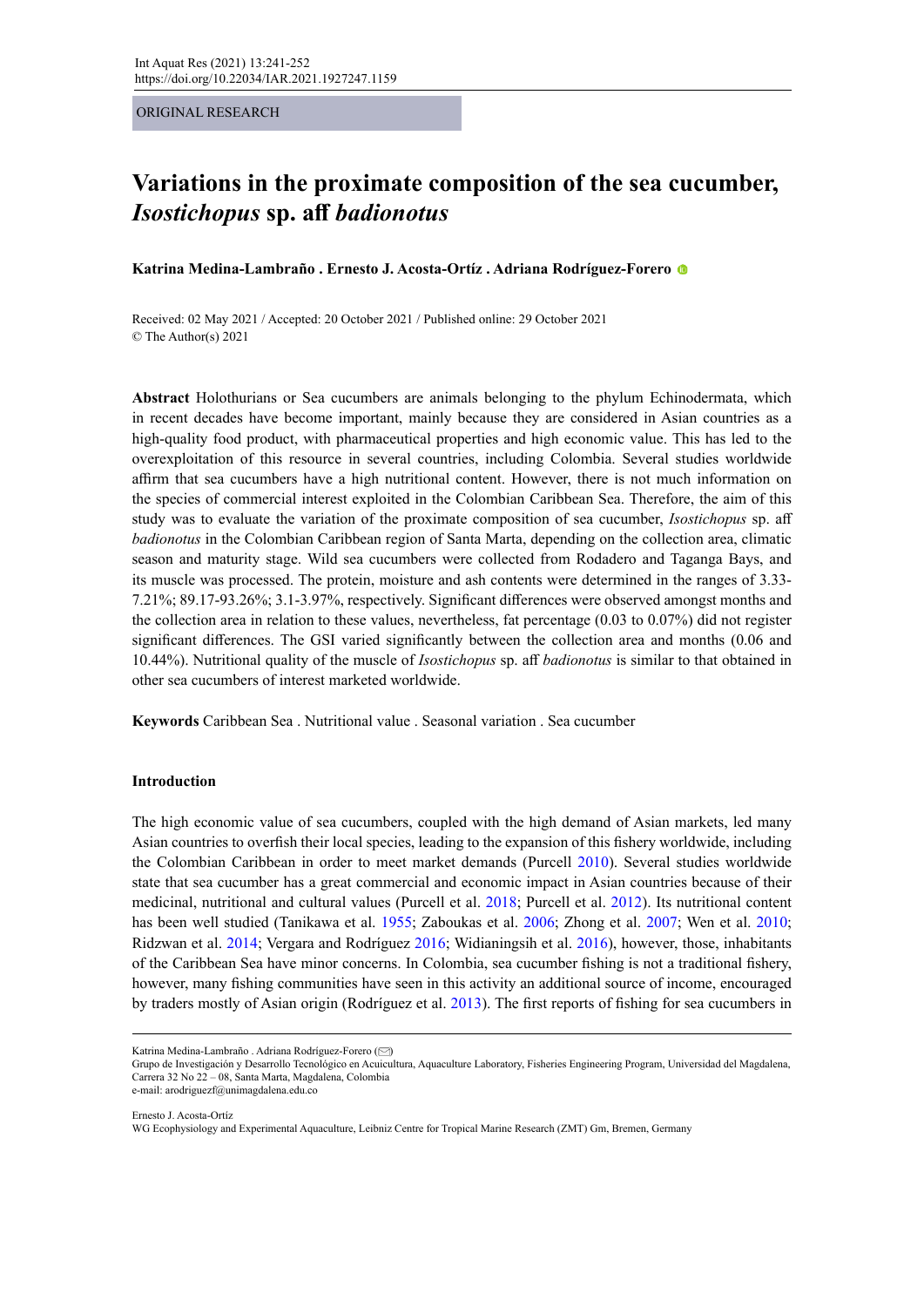Colombia date back to 2006 in the area of Bahía Portete, in La Guajira, also catches have been reported in the Santa Marta City (Taganga Bay) (Gracia-Clavijo et al. 2011; Rodríguez et al. 2013). According to FAO fisheries statistics (FAO 2020), 51.247 tons of sea cucumber have been marketed in 2018, 17367 tons of which was imported from the Asian countries.

The high demand for this resource originates in the traditions and culture of Asian countries, where sea cucumbers are considered a gastronomic delicacy of high nutritional value and with medicinal properties (Conand 1981; Toral-Granda et al. 2008), which is why several studies affirm that the sea cucumber trade has generated a great commercial and economic impact. This has motivated the development of several studies in relation to its nutritional content.

However, in the Colombian Caribbean Sea despite the fact that for more than 20 years there has been illegal, unregulated and unquantified fishing of several species of Sea cucumbers, mainly of the genus Isostichopus due to its high value (Gracia-Clavijo et al. 2011; Purcell 2012; Rodríguez et al. 2013; Purcell et al. 2018; FAO 2020), research on species with economic potential including *Isostichopus* sp. aff *badionotus*, has been few, focusing mainly on aspects related to ecology, reproductive biology and culture (Agudelo and Rodríguez 2015; Acosta et al. 2020). While research in relation to their proximate composition has been really scarce (Pastrana et al. 2016; Vergara and Rodríguez 2016; Hernández et al. 2017). Although the chemical composition of seafood is influenced by factors such as area of capture, habitat, climatic season, food availability and reproductive stage among other (Zaboukas et al. 2006; Diniz et al. 2012; Dubischar et al. 2012), these factors have not been considered in the studies conducted so far in relation to the proximal composition of sea cucumbers native to the Colombian Caribbean. Therefore, the development of this research is aimed at deepening the nutritional composition of *Isostichopus* sp. aff *badionotus* in Colombian Caribbean Sea to establish its variation with respect to seasonality, catch area and gonodosomatic index.

#### **Materials and methods**

#### Study site

The collection of sea cucumbers was carried out in two bays in the Santa Marta region, Taganga Bay (11°16' 07.42" N – 74° 11' 37.16" W) and Rodadero Bay (11°12' 27.40" N - 74° 13' 47.44" W), from December 2016 to November 2017. This region is characterized by presenting a semi-arid tropical climate, with a dry season from December to March, the rainy season from June to November and the transition season from April to May with average water temperatures of 24.3 °C to 33.3 °C in the rainy season and 21.8 °C at 33.4  $\rm{^{\circ}C}$  in the dry season (Díaz et al. 2000; CIOH 2013) (Fig. 1).

## Sampling and proximal chemical analysis

During the study, between 8 and 10 sea cucumbers were collected monthly by snorkeling with the help of artisanal fishermen from each Bay. However, in Taganga Bay it was not possible to collect specimens in July, August, October and November due to unusual weather events (strong winds, rains, tropical storm Bret, mini tsunami, hurricane Kryan and tropical storm Harvey).

Sea cucumbers were transported in tanks with seawater at an average temperature of 15 °C to the facilities of the Aquaculture laboratory of the Universidad del Magdalena. In the laboratory, the individuals were photographed and weighed (Ohauss electronic balance, 0.1g precision). Then they were sacrificed with a cold thermal shock, attending Good Animal Welfare Practices (National Institutes of Health, Office of Animal Care and Use 2009). The dissection was performed with a ventral cut in the anus-mouth direction and the weight of the body wall without internal organs (W) and the weight of the gonad (Wg) were recorded and the gonadosomatic index (GSI) was calculated with the following formula:

 $GSI = (Wg / W) \times 100\%$ .

From the middle portion of the body wall of each individual, between 40 to 50 g of muscle were extracted for the performance of the analyzes of chemical composition as described by the Association of Official Analytical Chemists (AOAC 1990). Crude protein (N 6.25) was measured according to the micro-

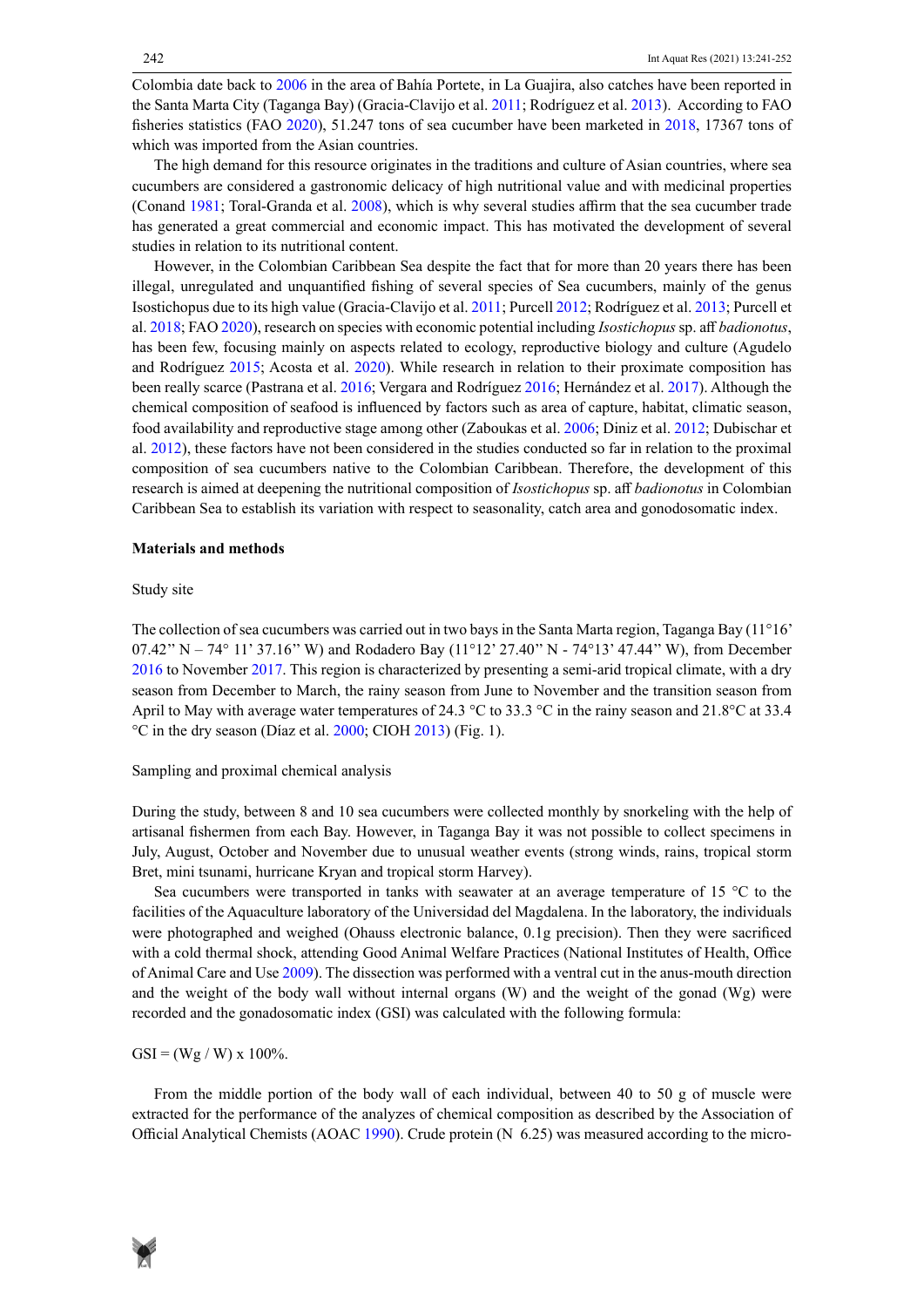

**Fig. 1** Study area, Taganga Bay and Rodadero Bay. Box in inset A is magnified in inset B; box in inset B is magnified in the main panel. Source: Information base INVEMAR.

Kjeldahl method; fat by diethyl ether extraction in a Fosstech analyzer after HCl- hydrolysis; moisture by drying in conventional oven and ash by combustion for 15 h at 550 °C. Each analysis was carried out in triplicate.

#### Statistical analysis

One-way ANOVA tests were performed to determine whether one or more of the components of the proximate analysis (protein, fat, ash and moisture) is affected by variables such as months of the year, climatic season and/or area of capture. The homogeneity and normality of the data were tested using Levene's test and the Kolmogorov-Smirnov test, respectively. The relationship between the gonadosomatic index and the components of the proximal analysis was performed through a two independent samples comparisons test. Significance was set at  $P < 0.05$ . Statistical analyses were performed with Statgraphics Centurion vs. XVII.

# **Results**

Protein levels of sea cucumber muscle captured in the Taganga Bay showed significant differences ( $P > 0.05$ ), in June with respect to December to March and September, with values of 4.04% and 7.01% (Table 1). For the ash contents there were statistically significant differences ( $P > 0.05$ ), amongst the groups of months. September showed differences with respect to January, June, and December, with values ranging between 3.31% and 3.91%. In May, differences were observed with respect to January to March (3.48% and 3.91%) and between April and February (3.66% to 3.91%) (Table 1) (Fig. 2). However, there were no significant differences  $(P > 0.05)$  in fat values in any of the sampled months whose records ranged between 0.04% and 0.06% (Table 1) (Fig. 2). Finally, in the moisture contents, significant differences were found ( $P \le 0.05$ ) in June in relation to January to March, May, September and December (89.22% - 91.62%) (Table 1) (Fig. 3).

In sea cucumbers captured in the Rodadero Bay, protein values ranged between 3.33% and 7.21% and statistical differences were observed ( $P \le 0.05$ ), in June in relation to January to May, July, September to November and December. There was a difference in April with relation to August (Table 1) (Fig. 4). For ash contents there were significant differences ( $P \le 0.05$ ), in November in relation to January to July and December. In these months, data were between 3.1% and 3.9%. Significant differences were also observed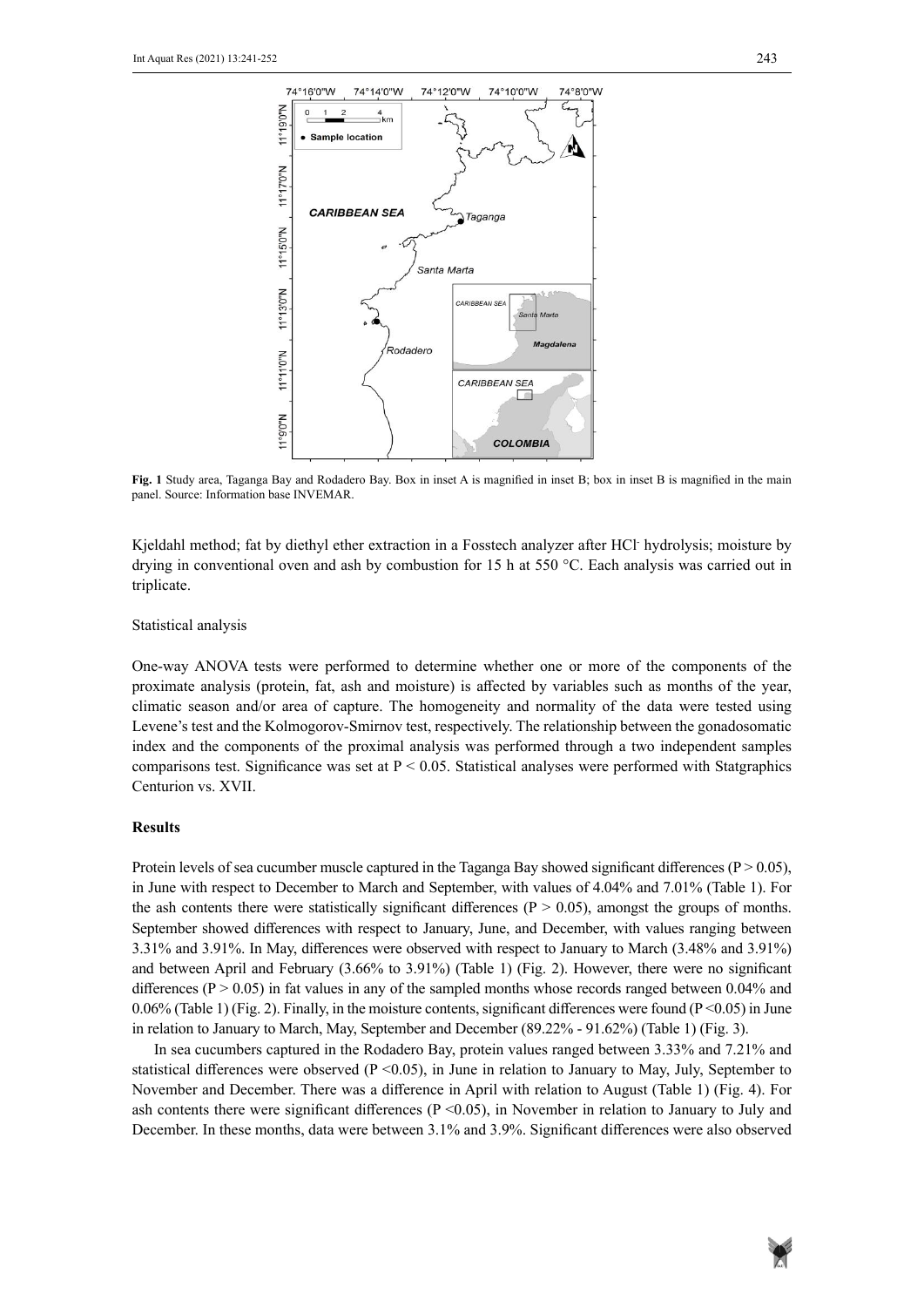| <b>Table 1</b> Proximal chemical composition (mean $\pm$ standard deviation) of sea cucumber ( <i>Isostichopus sp. aff badionotus</i> ) muscle |
|------------------------------------------------------------------------------------------------------------------------------------------------|
| during one year of sampling (December 2016 to November 2017), in both collection areas. $N = 189$ .                                            |

|                                                                                                                  |               |                 |                            | <b>Proximate Composition of sea cucumbers</b> |                 |                 |                          |                                |                          |                           |
|------------------------------------------------------------------------------------------------------------------|---------------|-----------------|----------------------------|-----------------------------------------------|-----------------|-----------------|--------------------------|--------------------------------|--------------------------|---------------------------|
| <b>SEASON</b>                                                                                                    |               |                 | % Protein                  |                                               | $%$ Fat         |                 | % Ash                    |                                | % Moisture               |                           |
|                                                                                                                  |               | Month           | Taganga                    | Rodadero                                      | Taganga         | Rodadero        | Taganga                  | Rodadero                       | Taganga                  | Rodadero                  |
|                                                                                                                  | <b>SEASON</b> | <b>December</b> | $5.21 \pm 1.07^b$          | $5.11 \pm 1.20^b$                             | $0.05 \pm 0.02$ | $0.04 \pm 0.03$ | $3.71 \pm 0.11^b$        | $3.75 \pm 0.12^{\text{bdj}}$   | $91.03 \pm 1.07^{\rm b}$ | $91.11 \pm 1.16d$         |
|                                                                                                                  |               | January         | $4.55 \pm 0.96^{\rm b}$    | $4.17 \pm 1.35^b$                             | $0.05 \pm 0.03$ | $0.07 \pm 0.02$ | $3.77 \pm 0.21^{bd}$     | $3.83 \pm 0.17^{\text{bdf}}$   | $91.62 \pm 0.88^{\rm b}$ | $91.93 \pm 1.40^b$        |
| DRY                                                                                                              |               | February        | $4.71 \pm 1.03^b$          | $3.48 \pm 1.61^b$                             | $0.05 \pm 0.02$ | $0.03 \pm 0.02$ | $3.91 \pm 0.15$ bdf      | $3.9 \pm 0.25$ bdfgjk          | $91.33 \pm 1.01^b$       | $92.59 \pm 1.56^b$        |
|                                                                                                                  |               | March           | $4.78 \pm 0.99^{\rm b}$    | $4.61 \pm 0.95^b$                             | $0.05 \pm 0.03$ | $0.04 \pm 0.02$ | $3.80 \pm 0.11^{bd}$     | $3.97 \pm 0.18$ bdf            | $91.37 \pm 0.96^b$       | $91.39 \pm 1.06^b$        |
|                                                                                                                  | <b>SEASON</b> | April           | $5.74 \pm 1.78$            | $3.33 \pm 1.32$ <sup>bc</sup>                 | $0.06 \pm 0.03$ | $0.03 \pm 0.02$ | $3.66 \pm 0.15^{\rm be}$ | $3.73 \pm 0.13^{\text{bdj}}$   | $90.54 \pm 1.85$         | $92.91 \pm 1.34^b$        |
|                                                                                                                  |               | May             | $5.12 \pm 1.61$            | $3.80 \pm 1.79^{\rm b}$                       | $0.04 \pm 0.03$ | $0.06 \pm 0.02$ | $3.48 \pm 0.18^{\rm bc}$ | $3.73 \pm 0.21$ <sup>bdj</sup> | $91.35 \pm 1.55^{\circ}$ | $92.41 \pm 1.75^{\rm b}$  |
| <b>TRANSITIO</b>                                                                                                 |               | June            | $7.01 \pm 1.13^{\text{a}}$ | $7.21 \pm 1.18^a$                             | $0.05 \pm 0.02$ | $0.04 \pm 0.03$ | $3.71 \pm 0.17^b$        | $3.57 \pm 0.34$ bdhl           | $89.22 \pm 1.02^a$       | $89.17 \pm 1.13^a$        |
|                                                                                                                  | Z             | July            |                            | $4.70 \pm 1.88^b$                             |                 | $0.04 \pm 0.03$ |                          | $3.58 \pm 0.31$ <sup>bdh</sup> |                          | $91.67 \pm 1.86^b$        |
|                                                                                                                  | <b>SEASON</b> | August          |                            | $5.39 \pm 0.89$ <sup>d</sup>                  |                 | $0.06 \pm 0.02$ |                          | $3.28 \pm 0.13$ hi             |                          | $91.28 \pm 0.91^b$        |
| <b>RAINY</b>                                                                                                     |               | September       | $4.04 \pm 1.15^{\rm b}$    | $3.42 \pm 1.11^b$                             | $0.04 \pm 0.02$ | $0.06 \pm 0.02$ | $3.31 \pm 0.08^a$        | $3.26 \pm 0.21$ °              | $92.61 \pm 1.19^b$       | $93.26 \pm 1.06^{\rm bc}$ |
|                                                                                                                  |               | October         |                            | $3.43 \pm 1.19^b$                             |                 | $0.05 \pm 0.03$ |                          | $3.42 \pm 0.09^{\circ}$        |                          | $93.10 \pm 1.28^b$        |
|                                                                                                                  |               | <b>November</b> |                            | $4.21 \pm 1.34^b$                             |                 | $0.04 \pm 0.02$ |                          | $3.1 \pm 0.18^a$               |                          | $92.66 \pm 1.25^b$        |
| Max value                                                                                                        |               |                 | $7.01 \pm 1.13$            | $7.21 \pm 1.18$                               | $0.06 \pm 0.03$ | $0.07 \pm 0.02$ | $3.91 \pm 0.15$          | $3.97 \pm 0.18$                | $89.22 \pm 1.02$         | $93.26 \pm 1.06$          |
| Min value                                                                                                        |               |                 | $4.04 \pm 1.15$            | $3.33 \pm 1.32$                               | $0.04 \pm 0.03$ | $0.03 \pm 0.02$ | $3.31 \pm 0.08$          | $3.1 \pm 0.18$                 | $92.61 \pm 1.19$         | $89.17 \pm 1.13$          |
| <sup>abc</sup> Values in the same column with different superscripts are significantly different ( $P < 0.05$ ). |               |                 |                            |                                               |                 |                 |                          |                                |                          |                           |



**Fig. 2** Proximate analysis of sea cucumber muscle *Isostichopus* sp. aff *badionotus*, in percentages of crude protein, fat and ash, during the sampling months in the Taganga area. **Fig. 2** Proximate analysis of sea cucumber muscle *Isostichopus* sp. aff *badionotus*, in percentages of crude protein, fat and ash, during the sampling months in the Taganga area. Frozen samples,  $N= 72$ .

between September and January to July and December (3.26% to 3.9%). October showed differences with respect to January to March, registering data between 3.4% and 3.9% there were also differences in the values of ash (3.57% to 3.9%) in March in relation to June, July and August. In August, ash contents showed statistical differences with respect to January, February, April, May and December (3.3% to 3.9%). In addition, there was a difference between February and June for ash contents with values between 3.9% to 3.57%. There were no significant differences ( $P > 0.05$ ) in the fat analysis in the sampled months (Table 1) (Fig. 4). Finally, for the moisture contents, there were significant differences ( $P \le 0.05$ ) in June as regards January to May, July, August, November, October, and September and amongst September and December (Table 1) (Fig. 5).

One hundred seventeen sea cucumbers were obtained in the Rodadero Bay and seventy-two in the Taganga Bay. Between the zones, the values of the proximal analyzes of the cucumbers showed statistically significant differences in proteins, moisture and ash contents ( $P < 0.05$ ). For protein contents, the values varied between 2.75% and 4.27% for Rodadero Bay, while for Taganga, the values were 3.23% to 4.17%

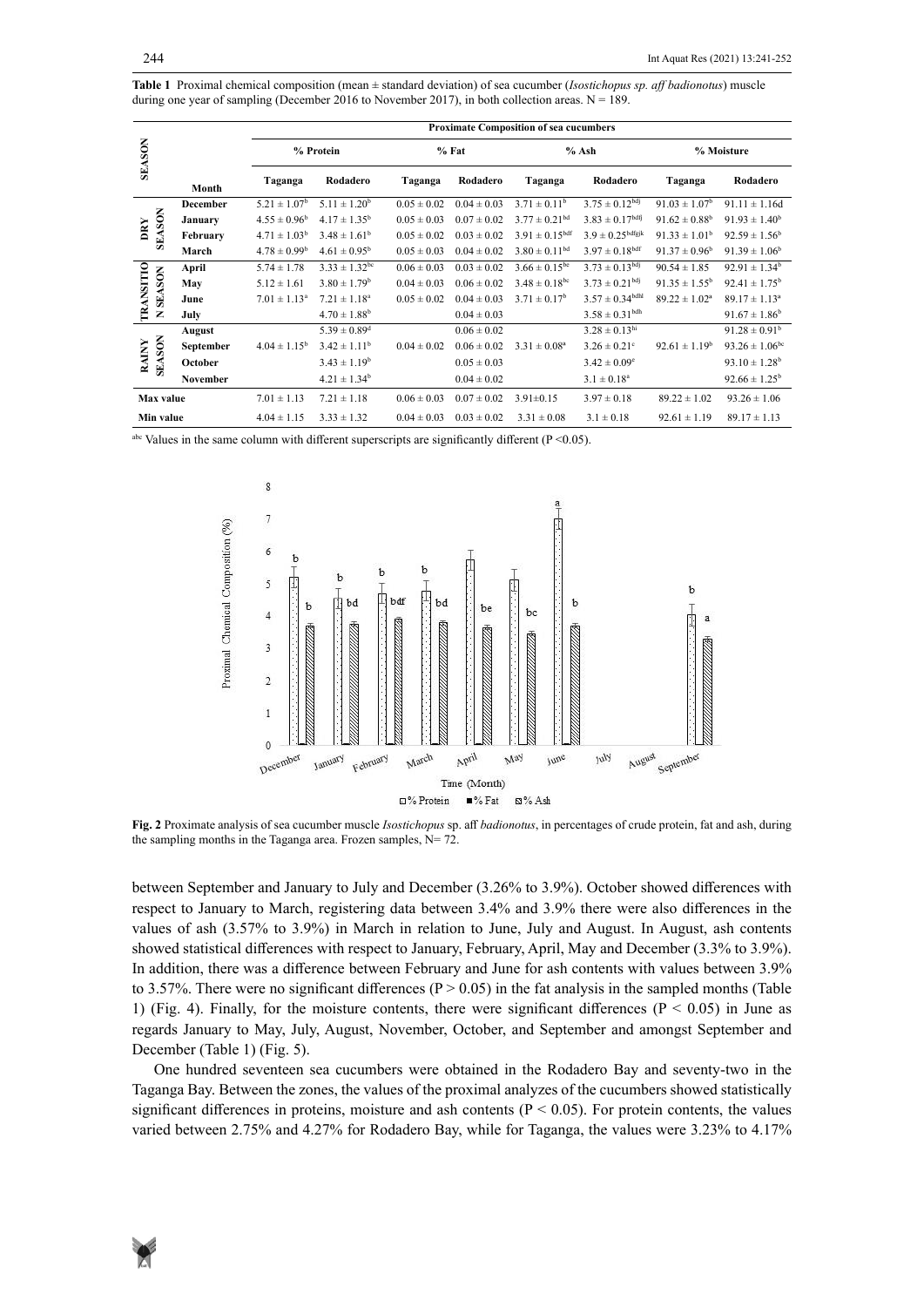



in the Taganga area. Frozen samples,  $N = 72$ . <sup>abe</sup> Values in the same bar with different superscripts are significantly different ( $p \le 0.05$ ). **Fig. 3** Proximate analysis of sea cucumber muscle *Isostichopus* sp. aff *badionotus*, in percentages of moisture, during sampling months



**Fig. 4** Proximate analysis of sea cucumber muscle *Isostichopus* sp. aff *badionotus*. Variation in percentages of crude protein, fat and ash, during the sampling months in the Rodadero **Fig. 4** Proximate analysis of sea cucumber muscle *Isostichopus* sp. aff *badionotus*. Variation in percentages of crude protein, fat and ash, during the sampling months in the Rodadero area. Freezing samples, No. 117. <sup>abc</sup> Values in the same bar with different superscripts are significantly different ( $p \le 0.05$ ).



**Fig. 5** Proximate analysis of sea cucumber muscle *Isostichopus* sp. aff *badionotus*, in sampling months in the Rodadero area. Frozen samples, N= 117. **Fig. 5** Proximate analysis of sea cucumber muscle *Isostichopus* sp. aff *badionotus*, in sampling months in the Rodadero area. Frozen samples, N= 117.

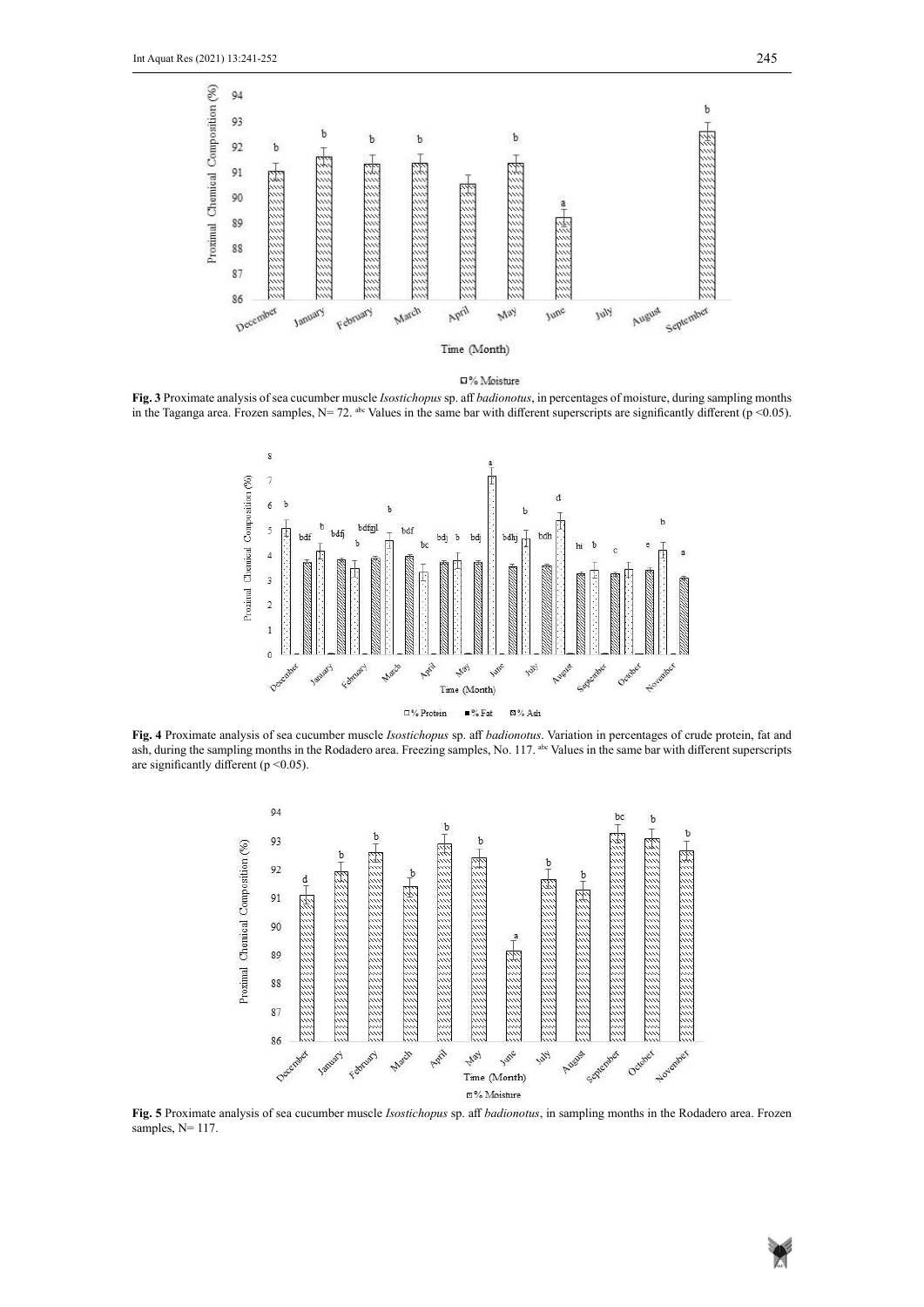(Fig. 6a). In the case of moisture content, the values ranged between 88.02% and 95.99% in the Rodadero and from 88.0% to 93.87% in Taganga (Fig. 6b). In the case of ash contents, the values for Rodadero were found asbetween 2.75% and 4.27%, and between 3.23% to 4.17% for Taganga (Fig. 6c). Finally, fat content of sea cucumbers did not show significant differences ( $P > 0.05$ ), presenting values varied in 0.01% to 0.1% (Fig. 6d).

Determination and relationship of the gonadosomatic index with the proximal analysis

For the determination of the gonadosomatic index, the body weight of the eviscerated cucumber was performed, which fluctuates in ranges from 83.5 to 231.84 g. The average gonad weight values of cucumbers from Taganga were 182.2 g and from Rodadero 150.6g; the lowest data (83.5 g), was obtained in the Rodadero (September), and the highest (231.84 g) was recorded in Taganga (March). Regarding the result of the gonadosomatic index, significant differences were observed from average GSI (%) ( $P < 0.05$ ), between the study areas, with a range of 0.06% to 10.44%. Higher percentage value was registered in sea cucumbers captured in August in the Rodadero and the lowest in February in Taganga (Table 2).

For Taganga Bay, significant differences ( $P < 0.05$ ) were presented in the GSI (%) of sea cucumbers in regard to September vs. January, February, May and June (Table 2). In the Rodadero, there were significant differences ( $P < 0.05$ ) between October in relation to January to June, November and December. There were also differences in September related to December, January, March and November. August also presented a significant difference with respect to the months from January to June, November and December and between July and March (Table 2).

There were significant differences ( $P < 0.05$ ) in the relationship between GSI and protein, with values for GSI ranging from 0.06% to 4.37% for Taganga and from 0.73% to 10.44% for Rodadero. Likewise,



**Fig. 6** Proximal chemical composition (mean ± standard deviation) of sea cucumber (*Isostichopus sp. aff badionotus*) muscle in two stations

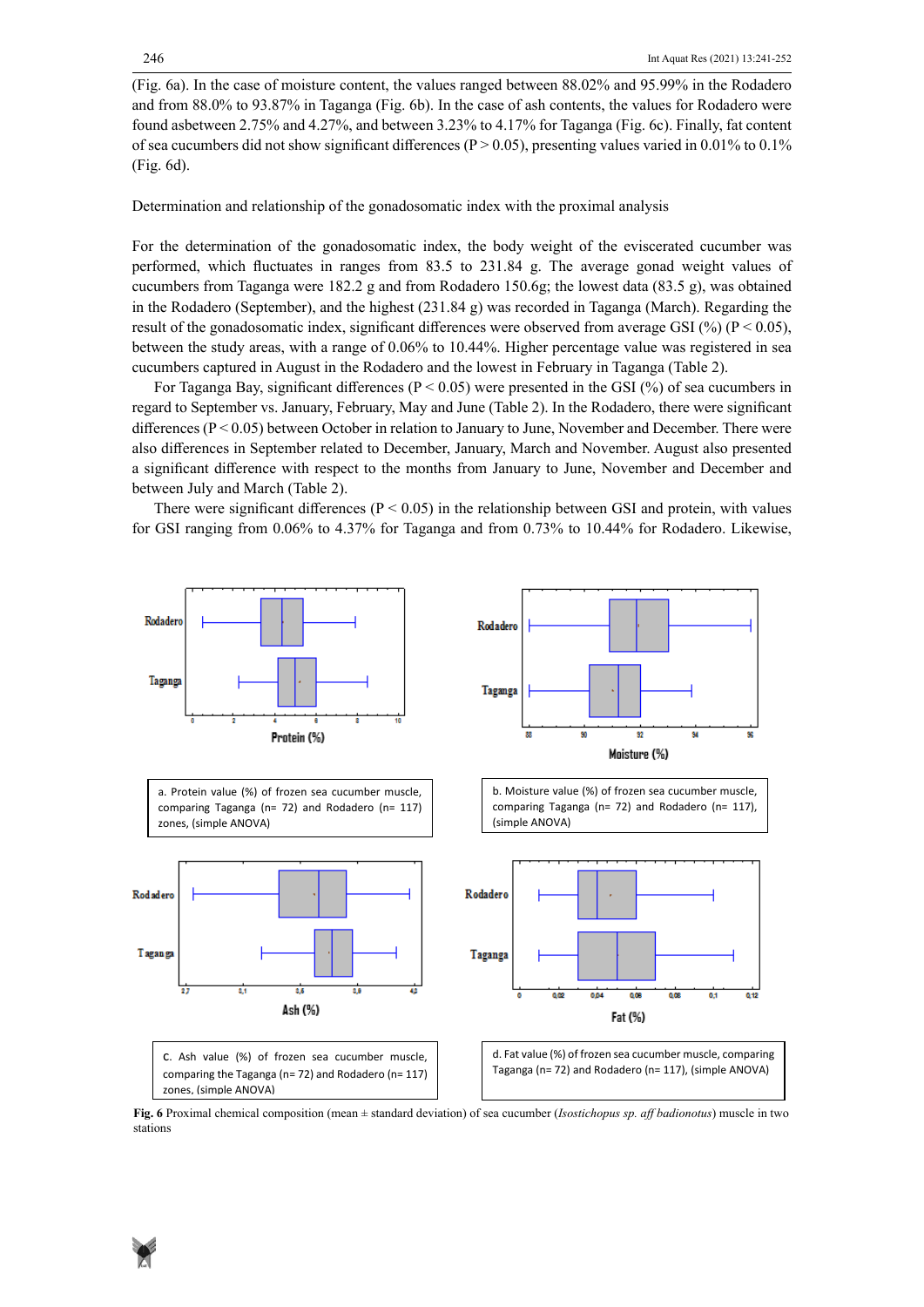**Table 2** Gonadosomatic index (mean ± standard deviation) of sea cucumber *Isostichopus* sp. aff *badionotus* from Taganga and Rodadero. N=110.

| Month     | GSI (%)                      |                                |  |
|-----------|------------------------------|--------------------------------|--|
|           | Taganga                      | Rodadero                       |  |
| December  | $2.22 \pm 2.20$              | $1.88 \pm 0.94$ bdf            |  |
| January   | $0.67 \pm 0.68$ <sup>b</sup> | $1.64 \pm 1.43$ bdf            |  |
| February  | $0.06 \pm 0.10^b$            | $1.39 \pm 1.76$ <sup>bf</sup>  |  |
| March     | $0.55 \pm 1.08$              | $0.64 \pm 0.88$ bdfh           |  |
| April     | $0.42 \pm 0.42$              | $2.25 \pm 1.99$ bf             |  |
| May       | $1.2 \pm 0.64^b$             | $0.49 \pm 0.57$ <sup>bf</sup>  |  |
| June      | $0.57 \pm 0.26^b$            | $3.34 \pm 1.70$ bf             |  |
| July      |                              | $5.97 \pm 2.68$ <sup>g</sup>   |  |
| August    |                              | $10.44 \pm 4.69$ <sup>e</sup>  |  |
| September | $4.37 \pm 3.12$ <sup>a</sup> | $6.91 \pm 3.05$ <sup>c</sup>   |  |
| October   |                              | $9.39 \pm 5.30$ <sup>a</sup>   |  |
| November  |                              | $1.18 \pm 0.50$ <sup>bdf</sup> |  |

<sup>abc</sup> Values in the same bar with different superscripts are significantly different ( $P < 0.05$ ).

the protein content of sea cucumber for Taganga was between 4.04% to 7.01% and for Rodadero was from 3.42% to 7.21%. Based on these results, a similar behavior was shown in Fig. 7 and in Fig. 8 between the months of December to May for both Bays. However, in June in both Bays, GSI of sea cucumbers increases exponentially.

## **Discussion**

Proximal analysis of *Isostichopus* sp. aff *badionotus*

The proximal analysis of species determines their proximal chemical composition; this will depend on their physiological conditions, food, life cycle, weather seasons, maturity status and habitat (Purcell 2010; Diniz et al. 2012; Pastrana et al. 2016; Vergara and Rodríguez 2016). In this study, the results registered for *Isostichopus sp.* aff *badionotus* are close to the ranges reported by other species of sea cucumbers such as *Stichopus japonicus*, *Parastichopus californicus* and *Parastichopus parvimensis* (Tanikawa et al. 1955; Chang-Lee et al. 1989; Wen et al. 2010; Omran 2013; Oedjoe 2017), and for the same species, registered by Vergara and Rodríguez (2016).

The values presented in *Isostichopus* sp. aff *badionotus* shows muscle quality as a possible ingredient in the diet nationwide and worldwide, when compared to traditional meat foods (like pork, chicken or beef). The native cucumber can be offered as a healthy food, for food security, as gourmet food, or for use in the medical, pharmaceutical or cosmetic industry. Several authors (Zhong et al. 2007; Li et al. 2009; Mehmet et al. 2011; Diniz et al. 2012), have verified the quality and nutritional contribution of sea cucumber in Asian and Mediterranean diets, whose values are close to those obtained here. It should deepen in regard to fatty acids, amino acids, vitamins and minerals to complement nutritional assessment of Caribbean Sea cucumber species.

The protein content in fresh sea cucumber muscle presented similar values to those reported by Tanikawa et al. (1955), for dry *Stichopus japonicus* (3.31%) and also by Chang-Lee et al. (1989), (6.78%), in *Parastichopus parvimensis* (5%) and *P. californicus* (6%), as well as the fresh values, of *Isostichopus* sp. aff *badionotus*, found by Vergara and Rodríguez (2016), (2.74% and 6.63%) and by Hernández et al. (2017) (3.12%), which are the same species, but whose name has been changing while its genetic origin was verified (Vergara et al. 2018). These values are not very far from being related to those reported in fresh by Aydin et al. (2011) in *H. polii*, *H. tubulosa* and *H. mammata* (7.88% to 8.82%). On the other hand, the data obtained in this study are located below to those reported by Wen et al. (2010), for *S. herrmanni*, *Thelenota ananas*, *Thelenota anax*, *Holothuria fuscogilva*, *Holothuria fuscopunctata*, *Actinopyga mauritiana*, *Actinopyga*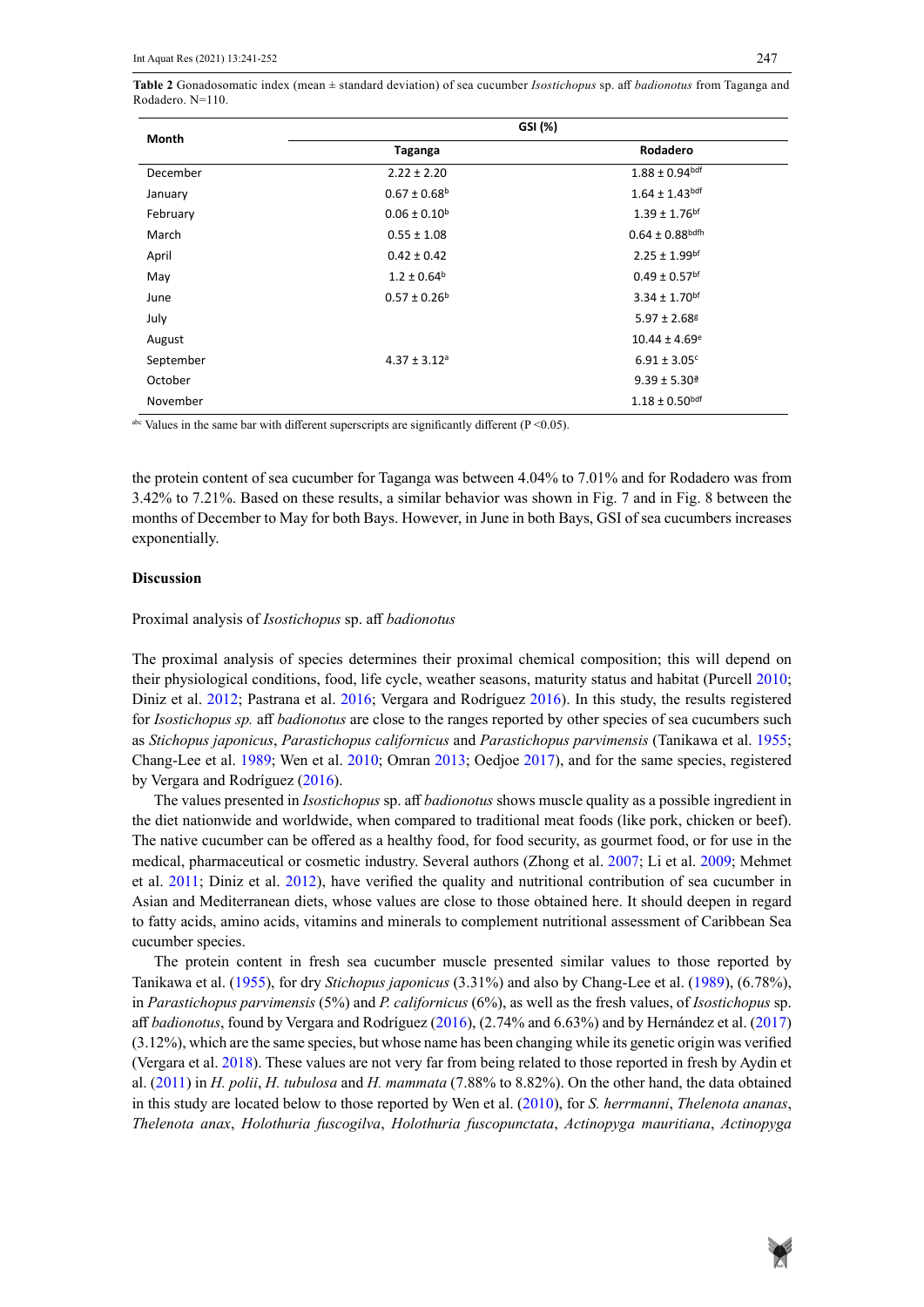

Fig. 7 Gonadosomatic Index (%) and protein content of sea cucumber *Isostichopus* sp. aff *badionotus*, during sampling in Taganga<br>Day  $\sqrt{a}$  21, Battic, and CSL Farry guard samples Bay. N= 71. Protein, n=39 GSI. Frozen muscle samples.



**Fig. 8** Rodadero. N= 117 protein, n=39 GSI. Frozen muscle samples **Fig. 8** Gonadosomatic Index (%) and protein content of sea cucumber *Isostichopus* sp. aff *badionotus*, during sampling in the Bay of

*caerulea* and *Bohadschia argus* with ranges between 40.7% - 63.3% in dry samples. Also for Omran (2013), for *Actinopyga mauritiana*, *Holothuria scarba*, *Bohadschia marmorata*, *Holothuria leucospilota* (43.23% - 48.27%), in fresh sample; by Hernandez (2015), for *Isostichopus fuscus* (21.02%) in fresh; by Widianingsih et al. (2016), for *Paracaudina australis* (20.22%), in fresh sample, and by Oedjoe (2017), for *Holothuria nobilis*, *Holothuria scabra*, *Holothuria atra*, *Holothuria edulis*, *Holothuria impatiens*, *Holothuria leucospilota*, *Actinopyga lecanora*, *Bahaschia argus* (39.08%), in dry samples.

Past research demonstrated that seasonal changes influence the nutritional contents of sea cucumbers (Chang-Lee et al. 1989; Ginger et al. 2001; Aydin et al. 2011; Hernández 2015; Pastrana et al. 2016; Vergara and Rodríguez 2016; Widianingsih et al. 2016). In this way, the animals sampled reflected fluctuations in percentages of protein content in two Bays with peaks in Rodadero in December, June, August, November and in Taganga in December, April, May, June, showing the highest increase for both zones in June, which is a rainy season. However, Taniwaka et al. (1955) reported that the protein content of *Stichopus japonicus* varied from January to August, while Vergara and Rodríguez (2016) mentioned similar values to those obtained in this study. Of course, a tropical species cannot be compared to a temperate species. These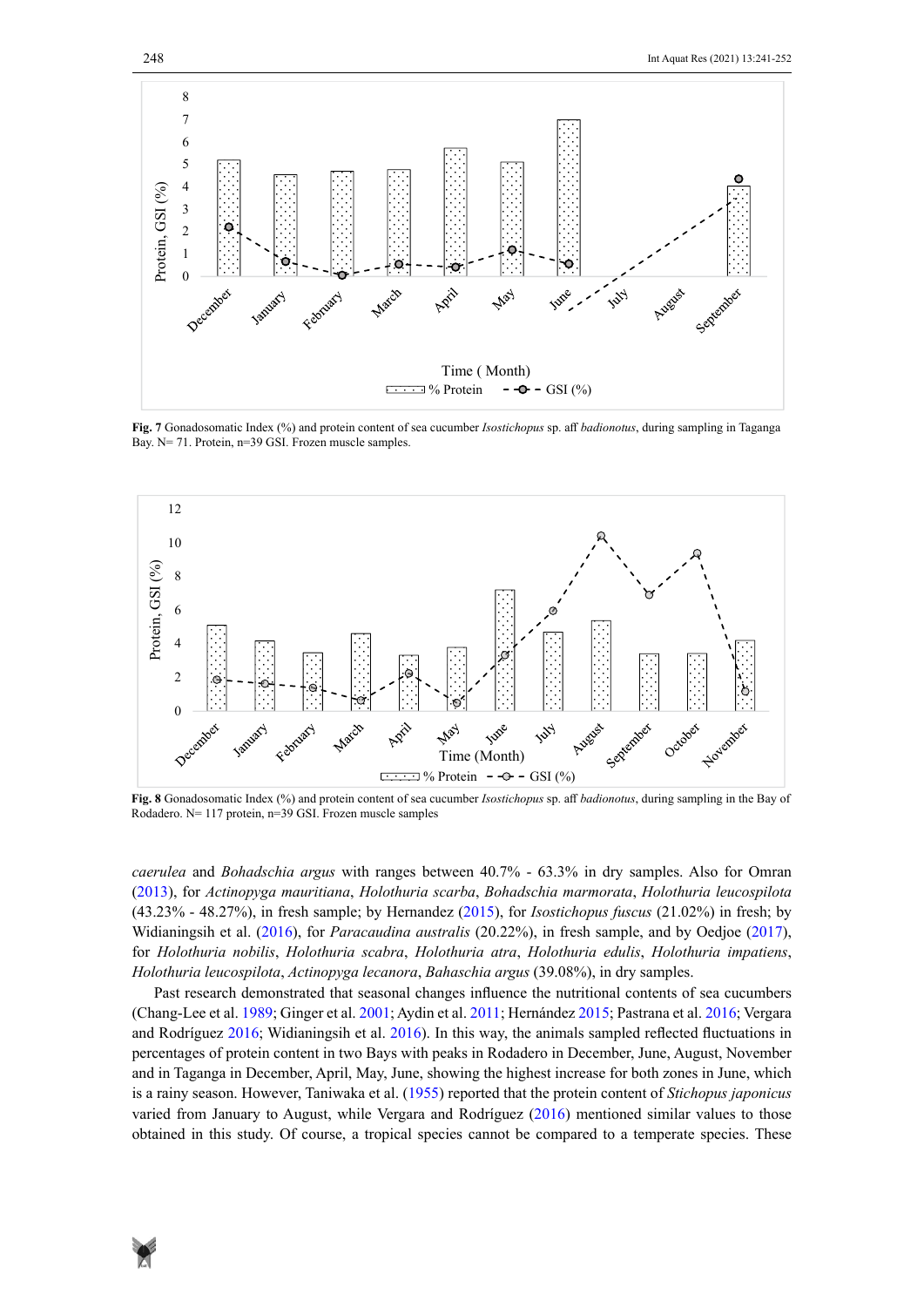variations can be influenced by multiple factors such as weather conditions, life cycle, sexual maturity, food availability and source, collection areas and physiological characteristics of the individual (Wen et al. 2010; Diniz et al. 2012; Vergara and Rodríguez 2016; Widianingsih et al. 2016).

Regarding the sampling areas, Gámez-Ramírez (2012) states that the average granulometric fractions of sediment (gravel, sand and sludge) in Rodadero Bay have smaller sizes (percentage values) in Rodadero Bay than in the Taganga Bay. Probably, the smaller particles present in the Rodadero Bay would facilitate their capture, consumption and digestion by cucumbers in that area and thus explain their better proximal value compared to those studied in Taganga Bay. In turn, the mouth of the Gaira River which ends into that Bay, brings abundant organic matter that could have a positive impact on the food consumption of cucumbers. Studies on sediments, chlorophyll, and minerals from both areas, as well as the stomach content of sea cucumbers will contribute to confirm these in this hypothesis.

Agudelo and Rodríguez (2015) reported that the reproductive seasons of sea cucumbers are from July to October in the Colombian Caribbean Sea. These months match with the maximum protein value found in the cucumbers sampled in this research. This is explained by the use of nutrients in the reproductive season, to improve the eggs quality during their laying period. It should also stand out that the nutritional value of the feeding of a marine organism will determine the success in the reproduction and its normal embryonic development (Álvarez 2006). And this may be related to the end of the transition season and most of the rainy season. Despite the importance of knowing these changes in the composition and reproduction of native cucumbers, studies related to proximate composition and reproduction are very scarce on the Caribbean Sea.

Then again, fat content of sea cucumbers did not show significant variations amongst sampled the areas and months. The content ranges were slightly below to those reported by Vergara and Rodríguez (2016) and by Hernández et al. (2017), with the same species (0.35% and 0.09%) and far apart when related to those reported by Tanikawa et al. (1955) in fresh *Stichopus japonicus* (0.56% to 2.3%) by Chang-Lee et al. (1989), in the *P. parvimensis* and *P. califomicus* (0.3%), and by Wen et al. (2010) for S*. herrmanni*, *T. ananas*, *T. anax*, *H. fuscogilva*, *H. fuscopunctata*, *A. mauritiana*, *A. caerulea* and *B. argus* which report fat content between 0.3% to 10.1%. On the other hand, Aydin et al. (2011) reported fat contents of 0.09%, 0.15% and 0.18%, for *H. tubulosa*, *H. polii* and *H. mammata*, while Omran (2013) reports 4.6% to 5.66% for *A. mauritiana*, *H scabra*, *B. marmorata* and *H. leucospilota.* Widianingsih et al. (2016) reported fat content as 1.42% for *P. australis* and Oedjoe (2017) reported values from 1.01% to 1.19% for *H. nobilis*, *H. scabra*, *H. atra*, *H. edulis*, *H. impatiens*, *H. leucospilota*, *A. lecanora* and *B. argus*, which differ from those obtained in the current study.

Taking into account the foregoing, Alvarez (2006) states that the fat content either acquired by food or by other means, are the main reason for the reproduction and composition of eggs in fish, from which, authors as Wen et al. (2010) state that low fat contents occur more frequently in abyssal species. Taniwaka et al. (1955) confirm that variations in fat content are reflected by the development of the gonads and feeding conditions. In this study, there were no variations in the values of fat present in the muscle of the sea cucumbers, however, the highest values were in January, May and September for the Rodadero and in April for Taganga, which indicates that there is no relationship with their spawning season because this species spawns during the second half of the year.

Ridzwan et al. (2014) state that variations in the fat content of sea cucumber are linked to the season and habitat. In the Colombian Caribbean Sea, the weather seasons are: Dry season from December to March, the rainy season from June to November and the transition season from April to May (CIOH 2013). The results of the present study showed the highest percentage of fat in the rainy season and the lowest in the dry season for Rodadero Bay. While in Taganga Bay, the highest values were presented in the dry season. This indicates that the season of the year influences the fat content present in this Caribbean Sea cucumber.

Widianingsih et al. (2016) suggest that most sea cucumbers and other marine species contain high values of moisture and low in protein. In this study, the moisture content was in the range of 89.17% to 93.26%, which are considered high values for this species. These values are similar to those reported by Vergara and Rodríguez (2016), and Hernández et al. (2017) with the same species (84.89% and 86.92%), also with those reported by Chang-Lee et al. (1989), in *P. parvimensis* and *P. califomicus* (89% to 92.6%) by Tanikawa et al. (1955), with average value of 89.08% in fresh muscle for *Stichopus japonicus* and below those reported by Omran (2013) for *A. mauritiana*, *H. scarba*, *B. marmorata* and *H. leucospilota* (81.41%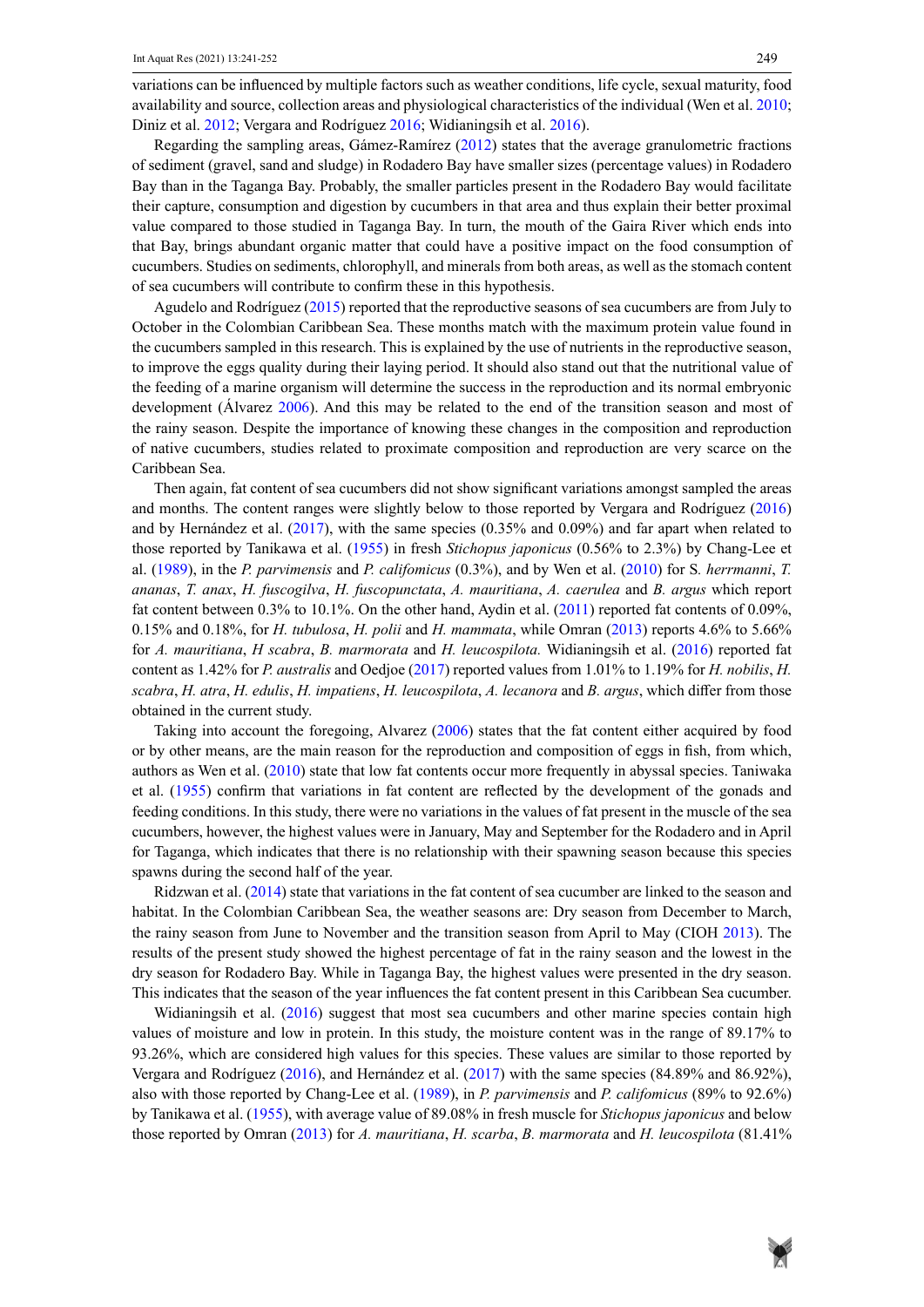and 85.17%), by Widianingsih et al. (2016), for *P. australis* (74.92%), for Oedjoe (2017) for the species *H. nobilis*, *H. scabra*, *H. atra*, *H. edulis*, *H. impatiens*, *H. leucospilota*, *A. lecanora* and *B. argus* with average moisture content of 78.10%, and for Hernández (2015), for *Isostichopus fuscus* (42.05%). The moisture content percentages found in native sea cucumber should be related to the time of the year, weather seasons, geographical variations or feeding behavior (Chang-Lee et al. 1989; Ginger et al. 2001).

Finally, the ash content ranged from 3.1% to 3.97%; these values being almost equal to those found by Vergara and Rodríguez (2016) and Hernández et al. (2017) for the same specie (3.16% to 3.81%), by Chang-Lee et al. (1989) in *P. parvimensis* and *P. califomicus* (3%) and by Oedjoe (2017) for *B. argus* (3.07%). These variations are above the values reported by Taniwaka et al. (1955) for *Stichopus japonicus* (1.61% in fresh); by Widianingsih et al. (2016) for *P. australis* (2.5%), as well as these values are below those reported by Hernandez (2015) for *Isostichopus fuscus* (5.43%), by Omran (2013) for *B. marmorata* (6.03%), *H. leucospilota* (4.3%), by Wen et al. (2010) for *S. herrmanni*, *Thelenota ananas*, *T. anax*, *Holothuria fuscogilva*, *H. fuscopunctata*, *Actinopyga mauritiana*, *A. caerulea* and *Bohadschia argus* (15.4% to 39.6%), and by Aydin et al. (2011) for H*. polii*, *H. tubulosa* and *H. mammata* with a range between 5.13% and 7.85%. The ash content, according to Taniwaka et al. (1955), may be linked to the high content of spicules presented in their body. In this sense, the ash content was obtained from the muscle without removing the spicules, so we consider that this influenced the ash percentages for *Isostichopus* sp. aff *badionotus*.

## Gonadosomatic index

Knowledge of the stages of gonadal maturity is of great importance because these are associated with wild population management and protection (Saborido 2008). In Colombia there are studies related to the gonadal stage of sea cucumber *Isostichopus* sp. aff *badionotus*, however, this species and other Caribbean Sea cucumbers continue to be exploited regardless of management or conservation plans. Some studies suggest that holothurians such as *Isostichopus fuscus* reproduce annually between July and September; also *Isostichopus* sp. aff *badionotus* has an annual development cycle. This reproductive cycle is maybe related to the surface temperature of the sea, causing the spawning of the sea cucumbers when temperatures are frequently higher than the annual average (Herrero et al. 1999; Vergara et al. 2015). Likewise, Ramos et al. (2017), found a negative correlation between gonadosomatic index of *Holothuria floridana* in the relationship with the temperature and the salinity.

The sea cucumber GSI values for two study areas were found in the ranges of 0.06% to 10.44%, showing the lowest value (0.06%) in February (rainy season) for Taganga Bay and the highest (10.44%) in August (dry season) for Rodadero Bay. Our results supported those reported by Herrero (1994) for *Isostichopus fuscus* (44%) and *Neothyone gibbosa* (6.61%) during July to September. Likewise, Fajardo et al. (2008) reported for *P. parvimensis*, maximum GSI values of 5.5% and 11% in April (2000-2001) and March (2001), while low values with 2% in June and July (2000-2001). Palazón (2001) reported a decrease in gonadosomatic index for *Isostichopus badionotus*, between September to October, while at state by Morgan (2000) *H. scabra* GSI values reached between 20% and 22%, which are far from those reported in this study.

In relation to the above, the reproductive success of sea cucumber will depend largely on its habitat and the season, but also of the use of the nutrients that will be an essential source for its reproduction (Saborido 2008). In the same way, tropical sea cucumbers increased their GSI index between May to June in the two zones, while the protein content decreased dramatically. Alvarez (2006) states that this is due to the use of nutrients in the breeding season of tropical sea cucumbers, to have a better egg quality. It is noteworthy that the lack of this type of knowledge together with the absence of resource management plans, in species like sea cucumber of great ecological and economical importance, enhances the status of vulnerability and threat of the species. In view of our results, we open the space for new research, focused on a better use of this resource based on its reproductive cycle.

Colombian Caribbean *Isostichopus* sp. aff *badionotus* is a potential resource for sustainable use, since it presented similar conditions in its proximal composition in relation to other widely marketed sea cucumber species, thus being an important nutritional resource for the region. The proximal chemical composition of this tropical sea cucumber varied in seasons and according to the collection areas in the protein, moisture and ash contents, while the fat concentration did not vary. In the case of Taganga and Rodadero, the values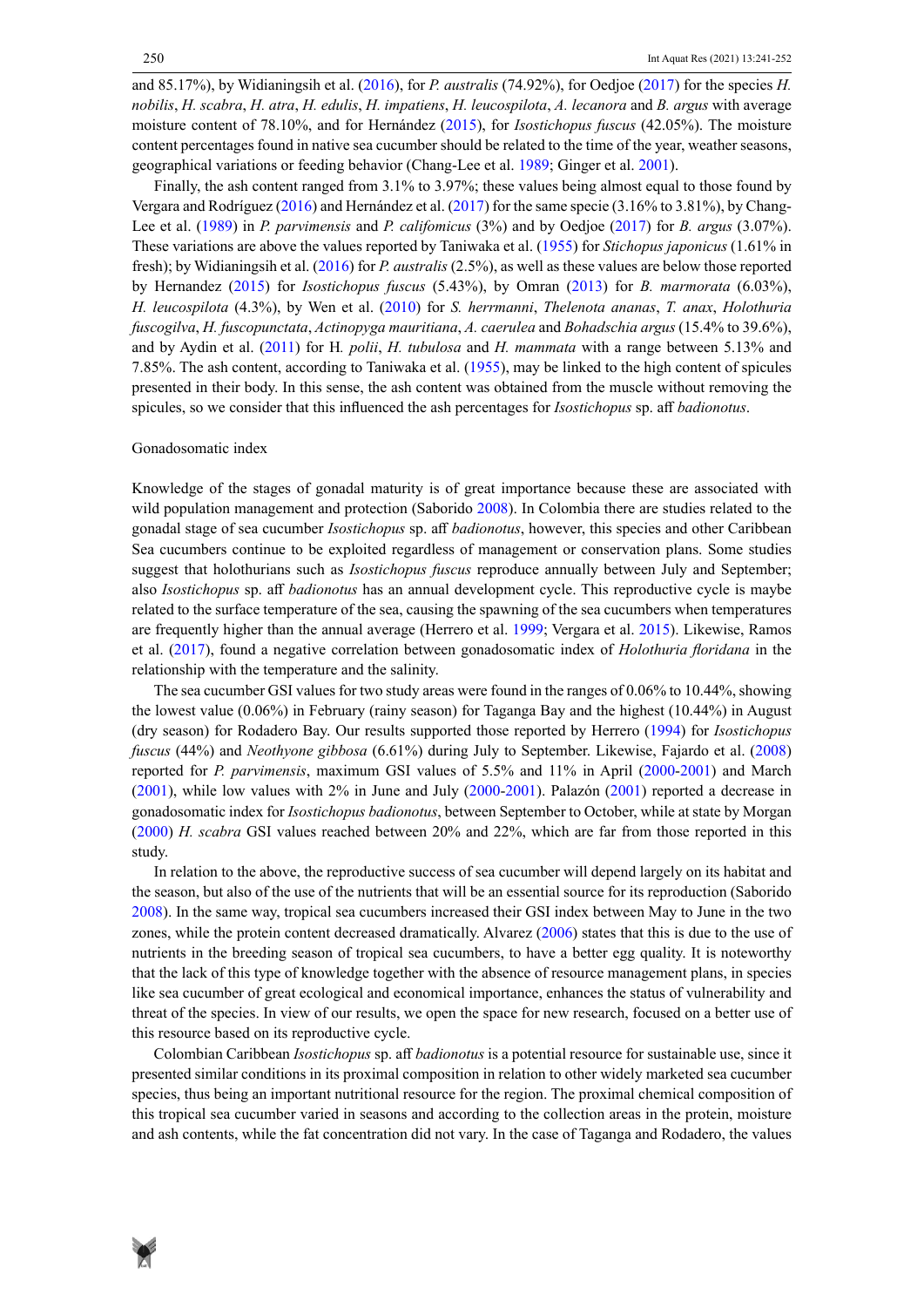of proteins and ashes were inverse: the highest in protein were obtained in the rainy season and the lowest in the dry season, by contrasts for ashes, lower values were observed in the rainy season and higher in the dry season. Likewise, the highest and lowest moisture content values for the Rodadero Bay occurred in the rainy season, while in the Taganga Bay the highest value was evidenced in the dry season and the lowest in the rainy season. The gonadosomatic index confirms the sexual maturity from August until the end of November. Its reproductive season is characterized by low protein levels and high moisture content and high GSI values. The ratio of the percentage of protein and the GSI (%), varies according to the reproductive status of the species from June in the two zones studied.

**Acknowledgments** This work was supported by the Fonciencias Grant of the Vicerectoría de Investigación de la Universidad del Magdalena. Authors would like to thank sea cucumber fisherman Jorge Polo who helped to collect holothurians and to the Grupo de Investigación y Desarrollo Tecnológico en Acuicultura (GIDTA).

**Conflict of interest** The authors declare that they have no conflict of interest.

#### **References**

- Agudelo V, Rodríguez A (2015) Advances on spontaneous captive breeding and culture conditions of Caribbean Sea cucumber *Stichopus* sp. SPC Beche-de-mer Information Bulletin 35:50-57
- Álvarez L (2006) Nutrición de reproductores de peces marinos. Avances en nutrición acuícola. VIII Simposio Internacional de nutrición acuícola. Universidad Autónoma de nuevo Leon, Monterrey. Pp 1-19
- Aydin M, Hüseyin S, Bekir T, Yilmaz E, Sevim K (2011) Proximate composition and fatty acid profile of three different fresh and dried commercial sea cucumbers from Turkey. Int J Food Sci Tech 46:500-508.<https://doi.org/10.1111/ j.1365-2621.2010.02512.x>
- Hernández O, Pabón E, Montoya O, Duran E, Narváez R, Rodriguez-Forero A (2017) Sea cucumber (*Isostichopus sp. aff badionotus*) dry-salting protocol design. Nat Res 8:278-289. doi: [10.4236/nr.2017.83016.](https://doi.org/10.4236/nr.2017.83016)
- AOAC (1990) Association of official analytical chemists, official methods of analysis. 15th Edition, AOAC International, Arlington.
- Bruckner AW, Johnson KA, Field JD (2003) Conservation strategies for sea cucumbers: can a CITES Appendix II listing promote international trade? Beche-de-mer Information Bulletin, 18:24-33
- CIOH (Centro de Investigaciones Oceanográficas e Hidrográficas) (2013) Circulación general de la atmósfera en Colombia. Recuperado de http://www.cioh.org.co/index.php/component/docman/doc\_download/810
- Centro de Investigaciones Oceanográficas e Hidrográficas (CIOH) Climatología de los principales puertos del caribe colombiano. Recuperado en: [https://www.cioh.org.co/meteorologia/Climatologia/Climatologia%20Santa%20Marta. pdf](https://www.cioh.org.co/meteorologia/Climatologia/Climatologia Santa Marta. pdf)
- Chang-Lee MV, Price RJ, Lampila LE (1989) Effect of processing on proximate composition and mineral content of sea cucumbers (*Parastichopus* spp.). J Food Sci 54:567-572. <https://doi.org/10.1111/j.1365-2621.1989.tb04653.x>
- Conand C (1981) Sexual cycle of three commercially important holothurian species (Echinodermata) from the lagoon of New Caledonia. Bull Mar Sci 31(3):523-544.<https://doi.org/10.1007/BF00350061>
- Díaz JM, Barrios LM, Cendales MH, Garzon-Ferreira J, Geister J, Lopez-Victoria M, Ospina DH, Parra-Velandía F, Pinzón J, Vargas-Ángel B, Zapata FA, Zea S (2000) Áreas coralinas de Colombia. INVEMAR, Serie Publicaciones Especiales No 5, Santa Marta, 176p
- Diniz GS, Barbarino E, Lourenço SO (2012) On the chemical profile of marine organisms from coastal subtropical environments: gross composition and nitrogen-to-protein conversion factors. In: M. Marcelli (ed.). Oceanography pp (297-320). InTech, Rijeka, Croatia. DOI:10.3856/vol42-issue2-fulltext-5
- Dubischar C, Pakhomov E, Von Harbou L, Hunt B, Bathmann U (2012) Salps in the Lazarev Sea, Southern Ocean: II. Biochemical composition and potential prey value. Mar Biol 159 (1):15-24.<https://doi.org/10.1007/s00227-011-1785-5>
- Fajardo L, Suárez H, Manríquez A, Hernández A (2008) Reproductive biology of the sea cucumber *Parastichopus parvimensis* (Echinodermata: Holothuroidea) at Isla Natividad and Bahía Tortugas, Baja California Sur, Mexico Cienc Mar 34 (2):165-177 FAO (2020) Fisheries Statistics, Rome, Italy. DOI:10.7773/cm.v34i2.1334.
- Gámez-Ramírez D (2012) Análisis mineralógico de sedimentos en zonas de playa entre Costa verde y la bahía de Taganga (Departamento del Magdalena). INVEMAR. Informe Técnico Final. Santa Marta, 32 p
- Ginger ML, Billett DSM, Mackenzie KL (2001) Organic matter assimilation and selective feeding by holothurians in the deep sea: some observations and comments. Prog Ocean 50:407-421. DOI:10.1016/S0079-6611(01)00063-5
- Gracia-Clavijo A, Medellín-Mora J, Garrido-Linares M, Arteaga-Sogamoso E, Merchán-Cepeda A (2011) Diversidad de especies marinas. (195-227). En: INVEMAR. Informe del Estado de los Ambientes y Recursos Marinos y Costeros en Colombia: Año 2010. Serie de Publicaciones Periódicas No. 8. Santa Marta, 322 Pág
- Herrero-Pérezrul MD, Reyes-Bonilla H, García-Domínguez H, Cintra-Buenrostro CH (1999) Reproduction and growth of *Isostichopus fuscus* (Echinodermata: Holothuroidea) in the southern Gulf of California, Mexico. Mar Biol 135:521-532. DOI:10.1007/ s002270050653
- Herrero D (1994) Estudio comparativo de la reproducción de *Isostichopus fuscus* (Ludwig, 1875) y *Neothyone gibbosa* Deichmann*,* 1941 (Echinodermata: Holothuroidea), en la bahía de La Paz, Baja California Sur, México. (Tesis de Maestría). 88 pp. [http://www.](http://www.repositoriodigital.ipn.mx/handle/123456789/15159) [repositoriodigital.ipn.mx/handle/123456789/15159](http://www.repositoriodigital.ipn.mx/handle/123456789/15159)
- Hernández A (2015) Purificación parcial y caracterización de proteasas del pepino de mar *Isostichopus fuscus* y algunas aplicaciones. (Tesis doctoral). Universidad Autónoma Metropolitana, Ciudad de México, México
- Li DT, Chang YQ, Wu ZH, Chen W, Wang JY, Chen GD (2009) Analysis of nutritive composition of body wall in wild sea cucumber *Apostichopus japonicus* Selenka at Zhangzi Island in Spring and Autumn. Fish Sci Shuichan Kexue 28:365-369
- Mehmet A, Hüseyin S, Bekir T, Yilmaz E, Sevim K (2011) Proximate composition and fatty acid profile of three different fresh and dried commercial sea cucumbers from Turkey. Int J Food Sci Technol 46:500-508. DOI:10.1111/j.1365-2621.2010.02512.x